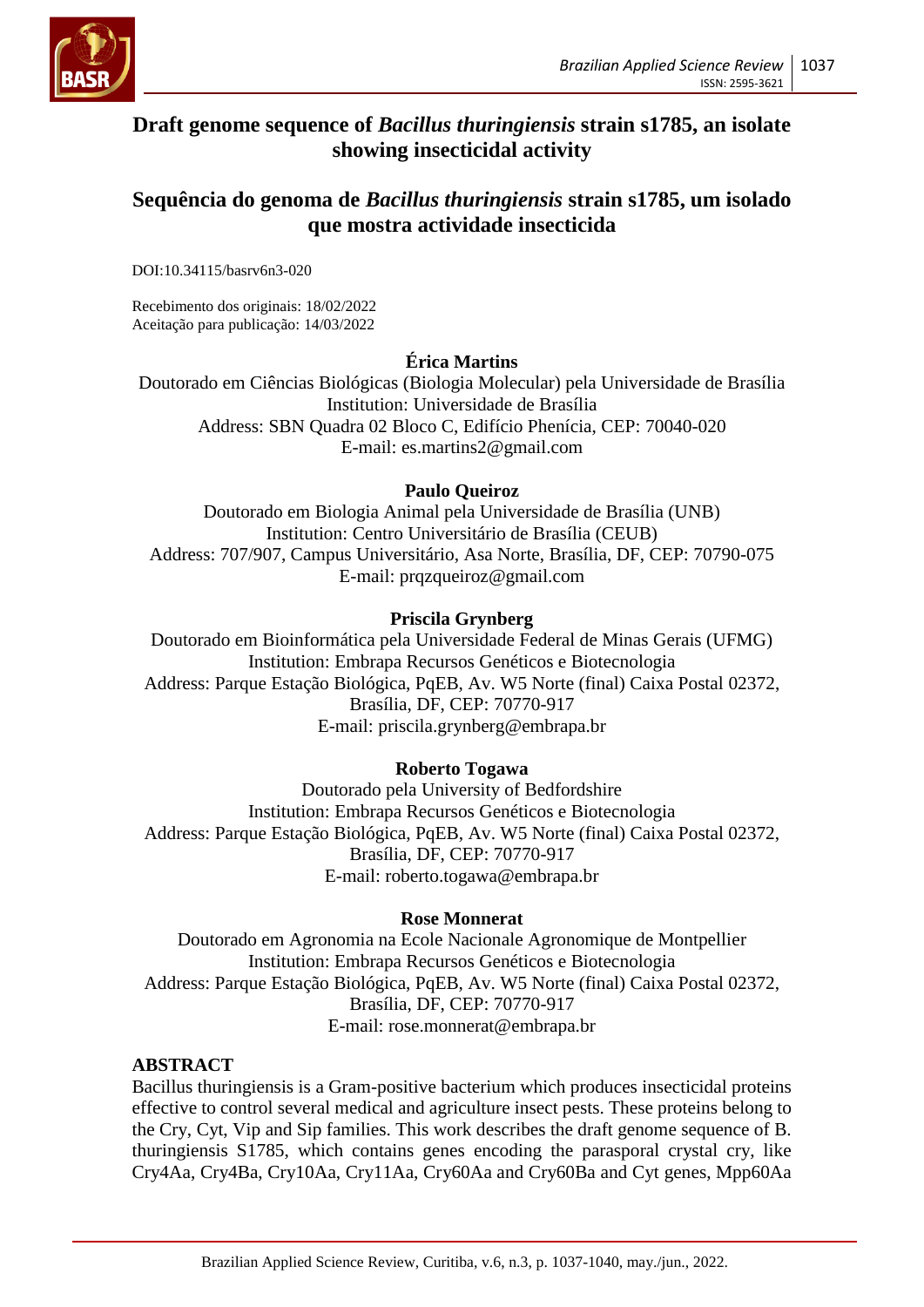

and Mpp60Ba. The gene Spp1Aa was identified in the S1785 genome. Genes coding for plant growth promotion pathway were identified.

**Keywords:** ngs, plant promotion growth, cyt toxin, diptera.

#### **RESUMO**

Bacillus thuringiensis é uma bactéria Gram-positiva que produz proteínas insecticidas eficazes para controlar várias pragas de insectos médicos e agrícolas. Estas proteínas pertencem às famílias Cry, Cyt, Vip e Sip. Este trabalho descreve o projecto da sequência genómica de B. thuringiensis S1785, que contém genes que codificam o grito de cristal parasporal, como Cry4Aa, Cry4Ba, Cry10Aa, Cry11Aa, Cry60Aa e Cry60Ba e genes Cyt, Mpp60Aa e Mpp60Ba. O gene Spp1Aa foi identificado no genoma S1785. Foram identificados os genes que codificam a via de promoção do crescimento das plantas.

**Palavras-chave**: ngs, crescimento de promoção de plantas, toxina cyt, díptera.

#### **1 INTRODUCTION**

*Bacillus thuringiensis* strains can produce many insecticidal proteins like Cry proteins. The Cry toxins have specific insecticidal activity against many kinds of insects i.e. Coleoptera, Diptera and Lepidoptera, for instance (1). The insecticidal activity of *B. thuringiensis* subsp. continues to grow through the isolation and identification of new strains with a wide variety of target pests (2).

Purified genomic and plasmid DNA`s from strain S1785 were extracted by Masterpure Gram-positive DNA purification kit (Epicentre) and QIAGEN Plasmid Maxi Kit (QiAGEN). Afterwards, these DNA`s were sequenced at Macrogen, Inc. (Seoul, Korea) using high-throughput HiSeq2000 and GS-FLX Plus platforms getting one lane of 100 bp and 1/8 region plate, respectively. The reads were assembled using SOAP de novo (version 1.05) and produced 218 contigs totaling  $6,477,425$  bp  $(Q20 = 99.31\%)$ , with a maximum scaffold size of 359,449 bp, an  $N_{50}$  length of 115,122 bp, and 34.22% G+C content and genome coverage depth wasa approximately 100x. De novo assembly was carried out using the Geneious version (8.0.4) (3). A total of 6,833 coding sequences (4) and 77 tRNA (5) and 8 rRNA operons (6), and 5 ncRNA were predicted. The chromosome was sized in approx. 5,356,319 bp and the plasmids sizes ranged from 585,993 bp to 2,061 bp. The functions of encoding genes were annotated by using the NCBI nr, Swiss-Prot (7), Clusters of Orthologous Groups (COG) (8), KEGG (9), and InterProScan (10) databases.

The custom insecticidal toxin database was constructed with nucleotide and amino acid sequences of *cry*, *vip*, *cyt*, growth promotion, parasporin and bacteriocin genes using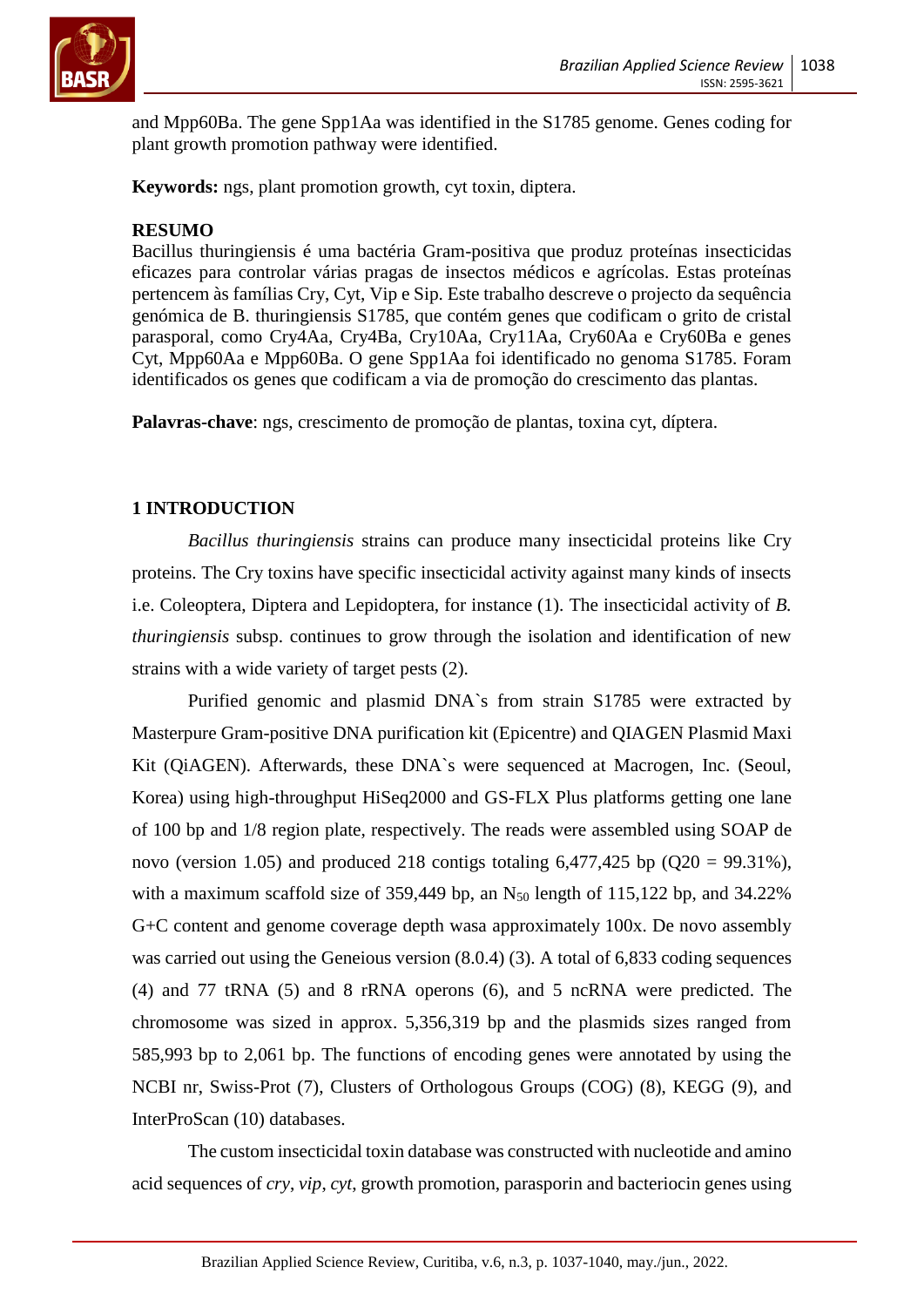

the complete sequences of other *B. thuringiensis* strains deposited in public databases (http://www.ncbi.nlm.nih.gov/genome/ or http://www.btnomenclature.info). The strain S1785 draft genome sequence carries several insecticidal toxin genes showing identities to the *Cry4Aa*, *Cry4Ba*, *Cry10Aa*, *Cry11Aa*, *Cry60Aa* and *Cry60Ba* and *Cyt* genes, *Mpp60Aa* and *Mpp60Ba*. Additionally, were identified the *Cyt* genes, *Cyt1A* and *Cyt2B*. We found the *Spp1Aa* gene in the genome of the S1785 genome. The genes which encode the metabolic pathway of plant growth promotion 1-aminocyclopropane-1-carboxylate deaminase, indolepyruvate decarboxylase, putative acid phosphatase and siderophore biosynthesis protein were identified. The genomic analyses could not identify any operon related to the antimicrobial peptide bacteriocin (thuricin or nisin).

**Nucleotide sequence accession numbers.** The sequence of the *B. thuringiensis* strain S1785 has been deposited in GenBank with the accession number SAMN12211138.

#### **Acknowledgment**

We would like to thank Dr. Lilian Praça for the technical assistance.